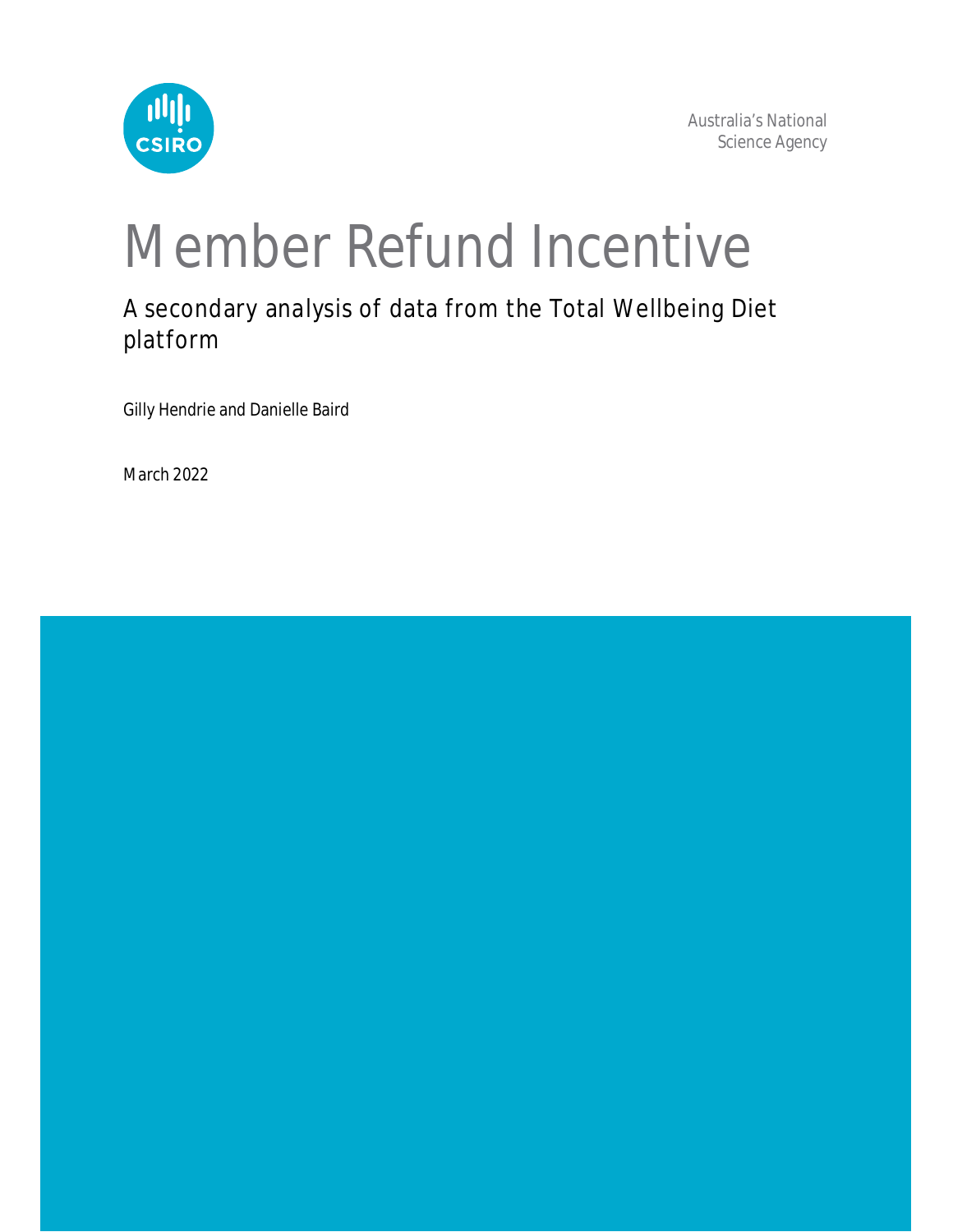## Background

In January 2015, the refund incentive was introduced to the CSIRO Total Wellbeing Diet. If members finish the program and meet the science-based criteria, such as weighing in each week and uploading a photo to help track their progress and using the food diary 3 times per week, they can claim a refund for the \$199 membership fee. Our previous research in 2018 found that about one in five members who completed the program claimed the refund. It also showed that the financial incentive of the refund and the personal accountability, reinforced through the refund criteria, were the important motivators for members and improved weight loss. Among the 13000 Total Wellbeing Diet members analysed previously, this 'commitment contract' was associated with greater weight loss, greater satisfaction, and increased feelings of success.

Four years on, we were interested to explore how many members claim the refund and whether claiming the refund is still associated with greater weight loss among members. This analysis was conducted in a sample of over 48,000 members who have completed the 12-week CSIRO Total Wellbeing Diet since 2015.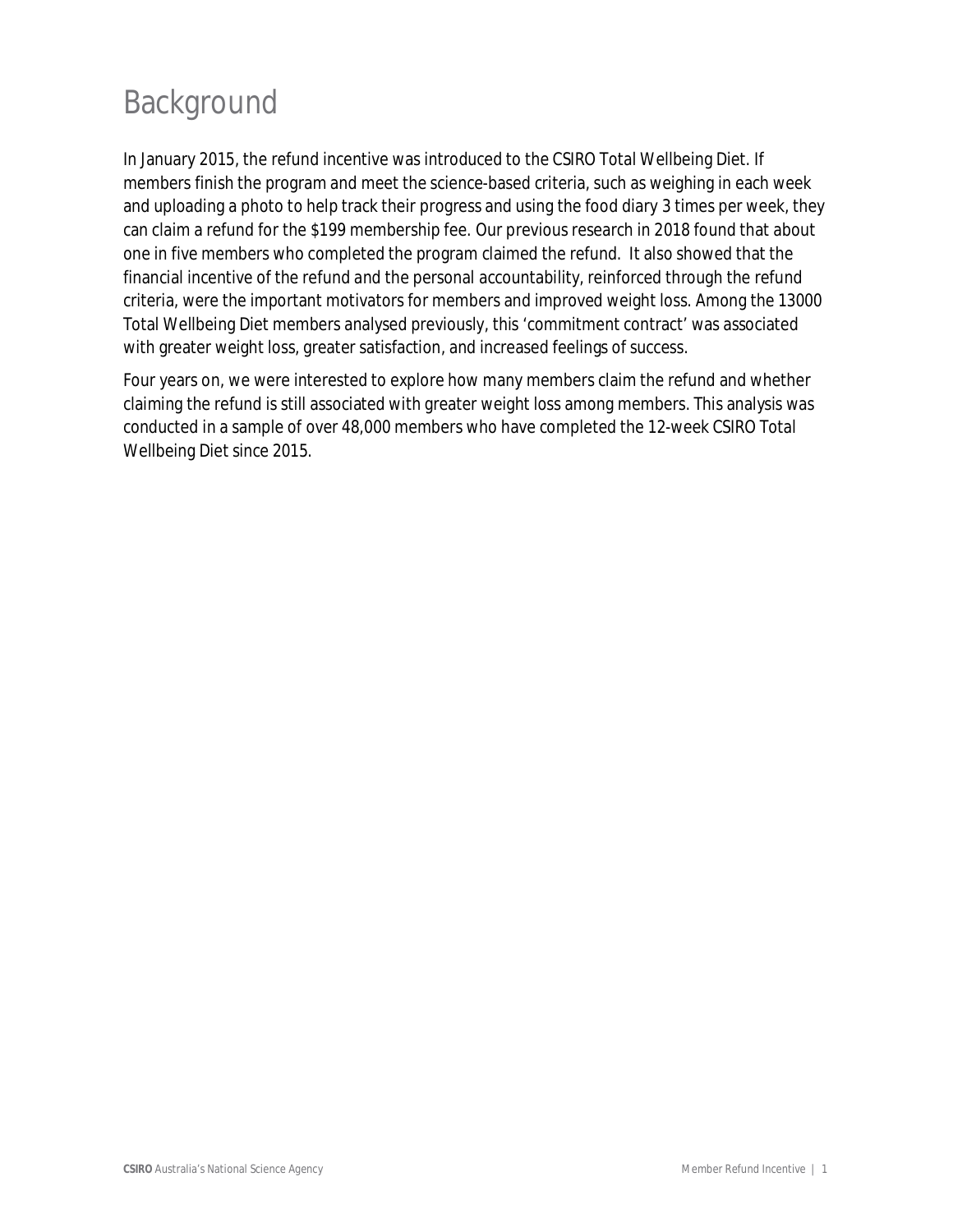## **Results**

### Percentage of members claiming the refund

Since the introduction of the refund incentive for the Total Wellbeing Diet, a total of 12951 members have claimed the refund, which represents 27% of members who have completed the program – or about one in four members.

The demographic characteristics of members who claimed the refund were like those who did not claim the refund. The starting weight and BMI of members was similar regardless of whether they claimed the refund or not (Table 1). The only difference was that members who received the refund were slightly younger than those who did not claim the refund (mean age 48 vs 51 years).

|                      |                                        |       | Refund      |       | No refund   |       | <b>Total</b> |  |
|----------------------|----------------------------------------|-------|-------------|-------|-------------|-------|--------------|--|
|                      |                                        |       | $(n=12951)$ |       | $(n=35543)$ |       | $(n=48494)$  |  |
|                      | Female                                 | 10476 | 80.9%       | 28497 | 80.2%       | 38973 | 80.4%        |  |
| Gender               | Male                                   | 2475  | 19.1%       | 7046  | 19.8%       | 9521  | 19.6%        |  |
|                      | 18-30 years                            | 1189  | 9.2%        | 1989  | 5.6%        | 3178  | 6.6%         |  |
|                      | 31-50 years                            | 5908  | 45.6%       | 14026 | 39.5%       | 19934 | 41.1%        |  |
| Age group            | 51-70 years                            | 5474  | 42.3%       | 17799 | 50.1%       | 23273 | 48.0%        |  |
|                      | 71 years+                              | 376   | 2.9%        | 1697  | 4.8%        | 2073  | 4.3%         |  |
|                      | Missing                                | 4     | 0.0%        | 32    | 0.1%        | 36    | 0.1%<br>9.7% |  |
|                      | First quintile:<br>Most disadvantaged  | 1263  | 9.8%        | 3451  | 9.7%        | 4714  |              |  |
|                      | Second quintile                        | 1874  | 14.5%       | 5166  | 14.5%       | 7040  | 14.5%        |  |
| Socioeconomic Status | Middle quintile                        | 2531  | 19.5%       | 6796  | 19.1%       | 9327  | 19.2%        |  |
| (SEIFA)              | Forth quintile                         | 3018  | 23.3%       | 7641  | 21.5%       | 10659 | 22.0%        |  |
|                      | Fifth quintile:<br>Least disadvantaged | 4165  | 32.2%       | 12129 | 34.1%       | 16294 | 33.6%        |  |
|                      | Missing                                | 100   | 0.8%        | 360   | 1.0%        | 460   | 0.9%         |  |
|                      | Normal weight                          | 752   | 5.8%        | 1780  | 5.0%        | 2532  | 5.2%         |  |
|                      | Overweight                             | 4509  | 34.8%       | 12018 | 33.8%       | 16527 | 34.1%        |  |
|                      | Obese                                  | 7689  | 59.4%       | 21724 | 61.1%       | 29413 | 60.7%        |  |
| <b>Weight status</b> | Class 1 Obese                          | 4240  | 32.7%       | 11779 | 33.1%       | 16019 | 33.0%        |  |
|                      | Class 2 Obese                          | 2105  | 16.3%       | 6064  | 17.1%       | 8169  | 16.8%        |  |
|                      | Class 3 Obese                          | 1344  | 10.4%       | 3881  | 10.9%       | 5225  | 10.8%        |  |
|                      | Missing                                | 1     | 0.0%        | 21    | 0.1%        | 22    | 0.0%         |  |

**Table 1. Demographic characteristics of members who finished the program, by refund status (n=48494).**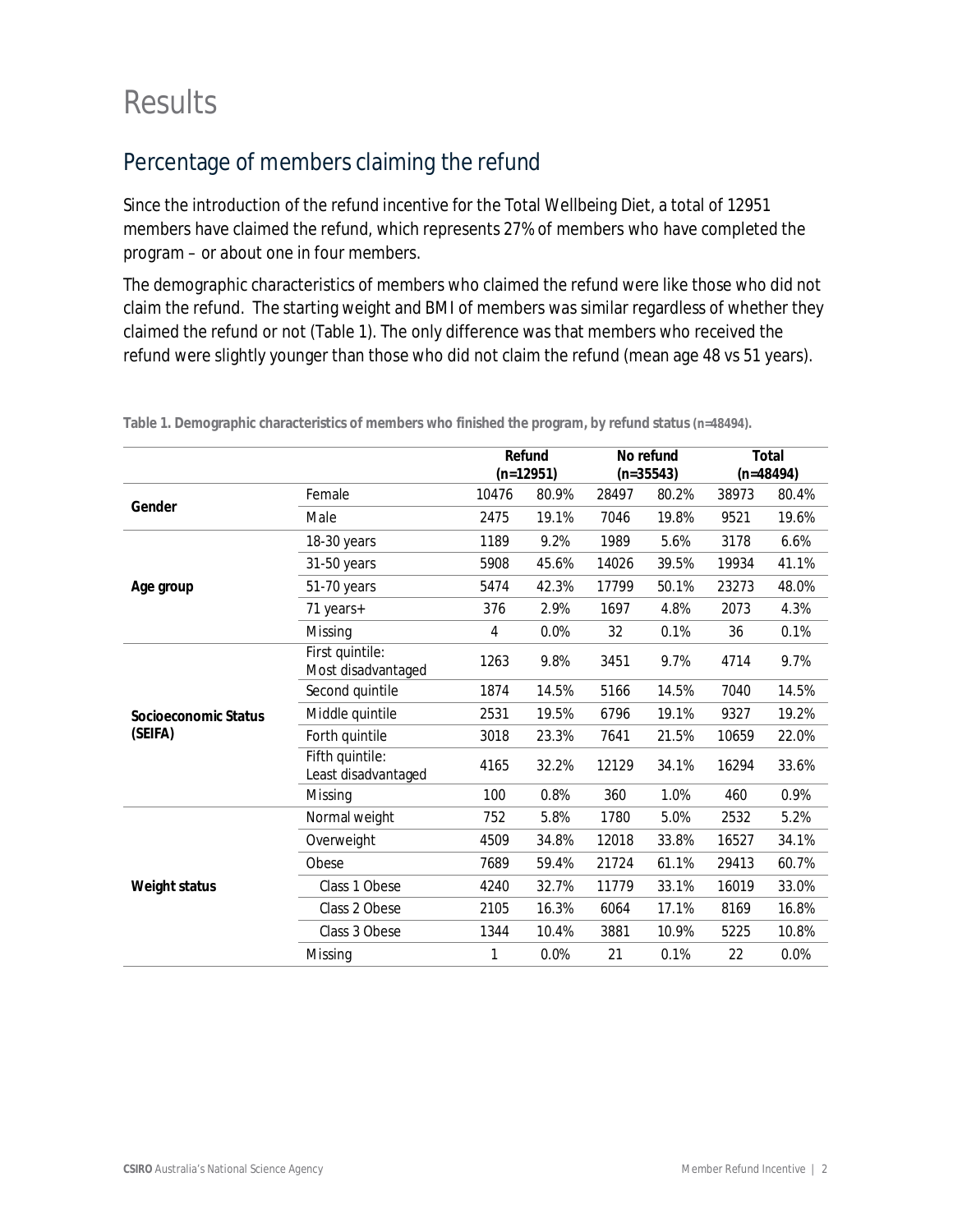#### Is claiming the refund associated with greater weight loss?

Members who claimed the refunded lost 2.9kg in the first 3 weeks compared to 2.6kg for those who did not end up claiming the refund at the end of the program (3.2 vs 2.8% of starting body weight respectively).

The weight loss among members who finished the program and received the refund was 6.2kg (or 6.7% of starting body weight) compared to 4.8kg (or 5.2% of starting body weight) for those who did not claim the refund. This is equivalent to a 28% greater weight loss in those who claimed the refund (Table 2).

**Table 2. Weight loss at week 3 and week 12 of members who finished the program, by refund status (n=48494).**

|         |                               | <b>Refunded</b> | No refund |
|---------|-------------------------------|-----------------|-----------|
| Week 3  | Kilograms                     | 2.9             |           |
|         | Percentage of starting weight |                 | 2.8       |
| Week 12 | Kilograms                     |                 | 4.8       |
|         | Percentage of starting weight |                 |           |

Male members who received the refund lost an average of 8.1kg, equivalent to 7.9% of their starting body weight. This was the highest percentage body weight lost among all demographic subgroups. However, comparing refunded to non-refunded members, refunded female members (30% more), those aged 31-50 years (32% more) and those who were least disadvantaged (30% more) lost relatively more weight than those who did not claim the refund (Table 3).

|                      |                 | Refund<br>$(n=12951)$ |            | No refund<br>$(n=35543)$ |            | <b>Total</b><br>$(n=48494)$ |            |
|----------------------|-----------------|-----------------------|------------|--------------------------|------------|-----------------------------|------------|
|                      |                 | Kilograms             | Percentage | Kilograms                | Percentage | Kilograms                   | Percentage |
|                      | Total           | 6.2                   | 6.7        | 4.8                      | 5.2        | 5.2                         | 5.6        |
| Gender               | Female          | 5.7                   | 6.4        | 4.4                      | 5.0        | 4.7                         | 5.4        |
|                      | Male            | 8.1                   | 7.9        | 6.6                      | 6.3        | 7.0                         | 6.7        |
|                      | 18-30 years     | 5.6                   | 6.2        | 4.5                      | 4.9        | 4.9                         | 5.4        |
|                      | 31-50 years     | 6.0                   | 6.5        | 4.5                      | 4.9        | 5.0                         | 5.4        |
| Age group            | 51-70 years     | 6.4                   | 7.0        | 5.0                      | 5.5        | 5.4                         | 5.9        |
|                      | 71 years+       | 6.4                   | 7.2        | 5.3                      | 5.8        | 5.5                         | 6.0        |
|                      | First quintile  | 6.5                   | 6.8        | 5.1                      | 5.4        | 5.5                         | 5.7        |
|                      | Second quintile | 6.4                   | 6.9        | 5.0                      | 5.4        | 5.4                         | 5.8        |
| <b>SEIFA</b>         | Middle quintile | 6.2                   | 6.7        | 5.0                      | 5.4        | 5.3                         | 5.7        |
|                      | Forth quintile  | 6.2                   | 6.7        | 4.9                      | 5.3        | 5.3                         | 5.7        |
|                      | Fifth quintile  | 5.9                   | 6.6        | 4.5                      | 5.0        | 4.9                         | 5.4        |
|                      | Normal weight   | 3.6                   | 5.4        | 2.8                      | 4.2        | 3.1                         | 4.6        |
|                      | Overweight      | 5.3                   | 6.6        | 4.1                      | 5.1        | 4.4                         | 5.5        |
| <b>Weight status</b> | Obese           | 6.9                   | 6.9        | 5.4                      | 5.4        | 5.8                         | 5.8        |
|                      | Class 1 Obese   | 6.4                   | 7.0        | 5.0                      | 5.4        | 5.4                         | 5.8        |
|                      | Class 2 Obese   | 7.2                   | 6.9        | 5.6                      | 5.4        | 6.0                         | 5.8        |
|                      | Class 3 Obese   | 8.1                   | 6.5        | 6.3                      | 5.1        | 6.8                         | 5.5        |

**Table 3. Weight loss by demographic characteristics of members who finished the program, by refund status (n=48494).**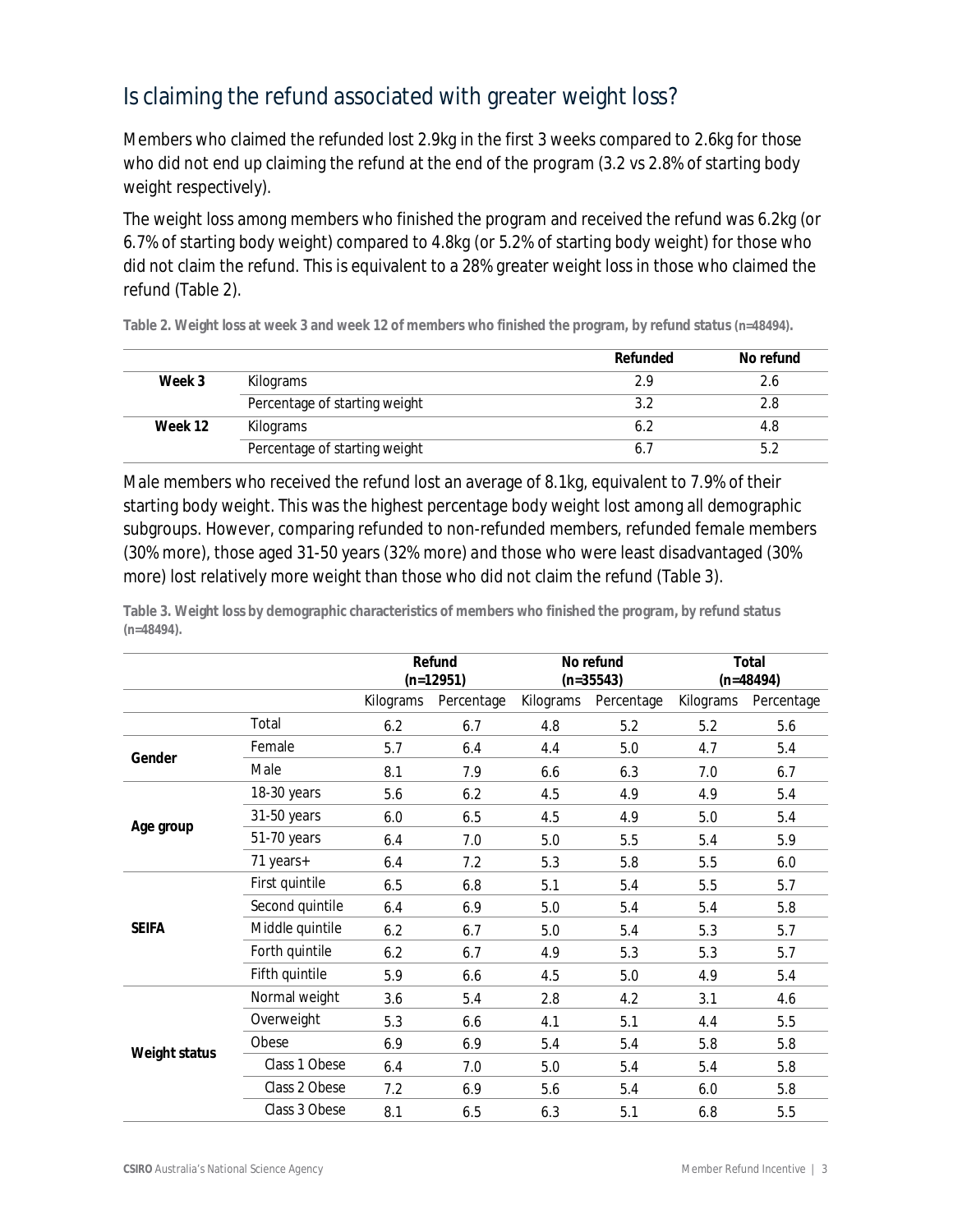Overall, 67% of members who claimed the refund lost 5% or more of their starting body weight compared to 50% of members who did not claim the refund (Table 4).

|                      |       | <b>Refunded</b> |       | No refund |
|----------------------|-------|-----------------|-------|-----------|
|                      | Count | %               | Count | %         |
| No weight loss       | 115   | 0.9%            | 2846  | 8.0%      |
| Zero to $< 5\%$      | 4201  | 32.4%           | 14774 | 41.6%     |
| 5 to $< 10\%$        | 6442  | 49.7%           | 14271 | 40.2%     |
| 10% or more          | 2193  | 16.9%           | 3652  | 10.3%     |
|                      |       |                 |       |           |
| Subtotal: 5% or more | 8635  | 66.7%           | 17923 | 50.4%     |

**Table 4. Percentage of weight loss, in categories, of members who finished the program, by refund status (n=48494).**

## Summary

The key findings for weight loss success of refunded members were:

- About 1 in 4 members who finish the program now claim the refund.
- Members who claimed the refund lost about 28% more weight than who did not claim the refund. On average refunded members lost 6.2kg (or 6.7% of their body weight) compared to 4.8kg (or 5.2% body weight) for non-refunded members.
- Two thirds of members who claimed the refund lost a clinically relevant amount of weight (>5% of starting body weight), compared to half of the non-refunded members.